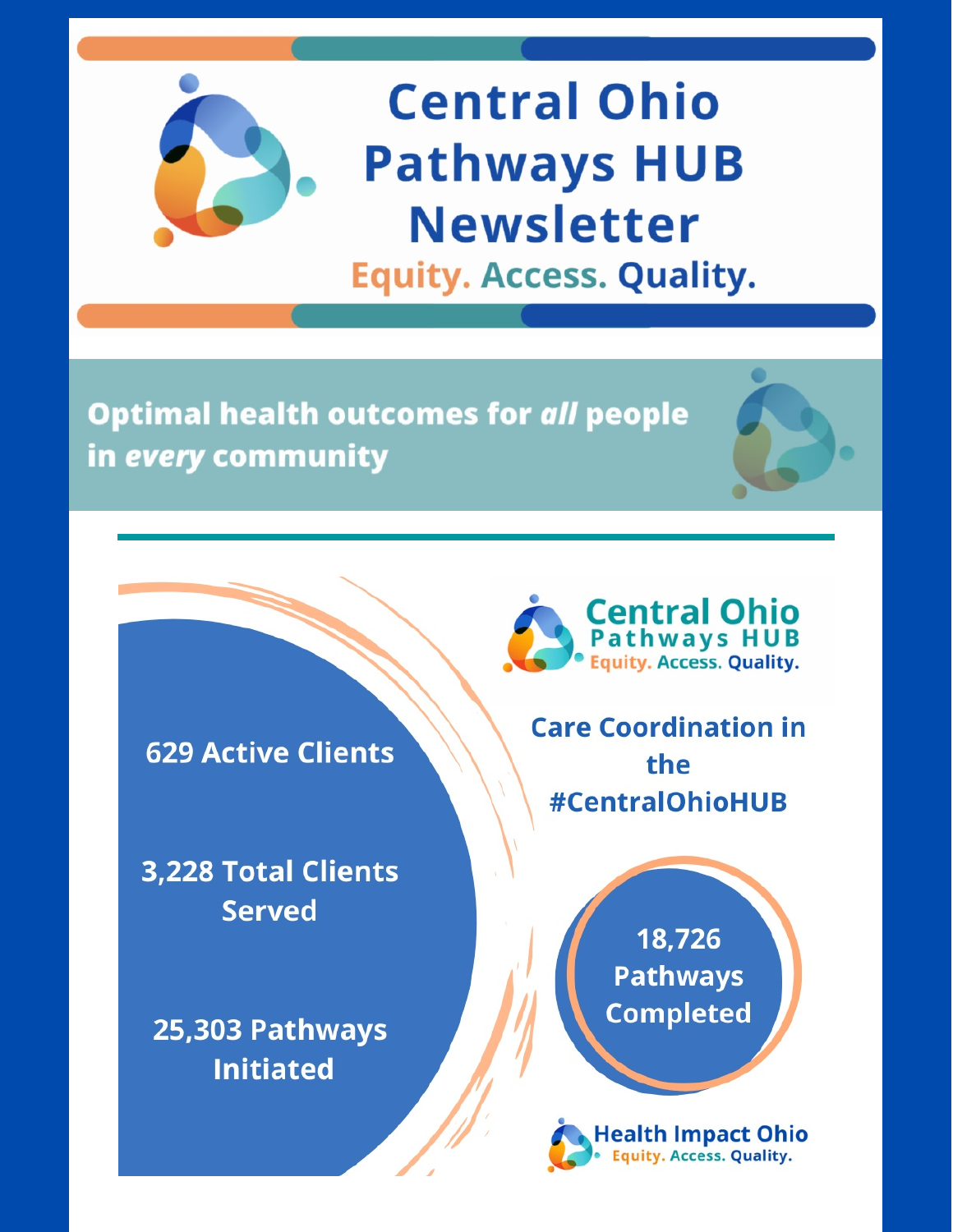### FEATURED CONTENT

### **Operating Under Resilience Project: Researching Stress and Emotion Management for African American Women with Hypertension during COVID-19 Pandemic**

**By: McKenzie Carter**

The Operating Under Resilience (OUR) Project, a research study in the Ohio State University College of Nursing, is looking at the topic of stress and emotion management for Black and African American women. Specifically, Black and African American women with hypertension in a COVID-19 social distancing society. Managed by Dr. Kathy Wright, assistant professor at the College of Nursing,



the project is a nurse and dietician-led, web-based health education program. It aims to provide instruction on accurate home blood pressure monitoring, mindfulness awareness, healthy eating, and interpersonal communication skills for the target population dealing with stressors of experiencing hypertension amid a global pandemic. With a background in geriatric mental health and minority mental health, Dr. Wright has focused her current work on cardiovascular disease management through management of blood pressure, chronic stress, and brain health in African American people across the lifespan. Through this study, her team of experts examined the cognitive markers of stress by not only gathering information about participants' experiences with the COVID-19 pandemic as it relates to stress and how they manage blood pressure, but also doing a detailed cognitive examination with them. Dr. Wright noted that education on blood pressure management for this population is particularly important, because poor blood pressure management in middle age has shown to lead to increased risk in developing dementia later in life.

> **Read full article on our [website](http://www.hcgc.org/uploads/1/0/2/7/102711164/featured_article.pdf)**

# INSIGHTS FROM THE BLOG



### **Using ACE Screenings to Mitigate Long-Term Adverse Outcomes**

**By: Tanikka Price, Education Director of the Central Ohio Pathways HUB at Health Impact Ohio**

Growing up as a little Black girl in the Linden area of Columbus, Ohio, I got good grades and did well in school. However, I was constantly in trouble for disruptive behavior, such as fighting. Teachers and caregivers would continually ask me, "What is wrong with you?" Perhaps the better question would have been, "What happened to you?" My behavior was directly related to my Adverse Childhood Experiences (ACEs), but I would not learn about that framework until my later years.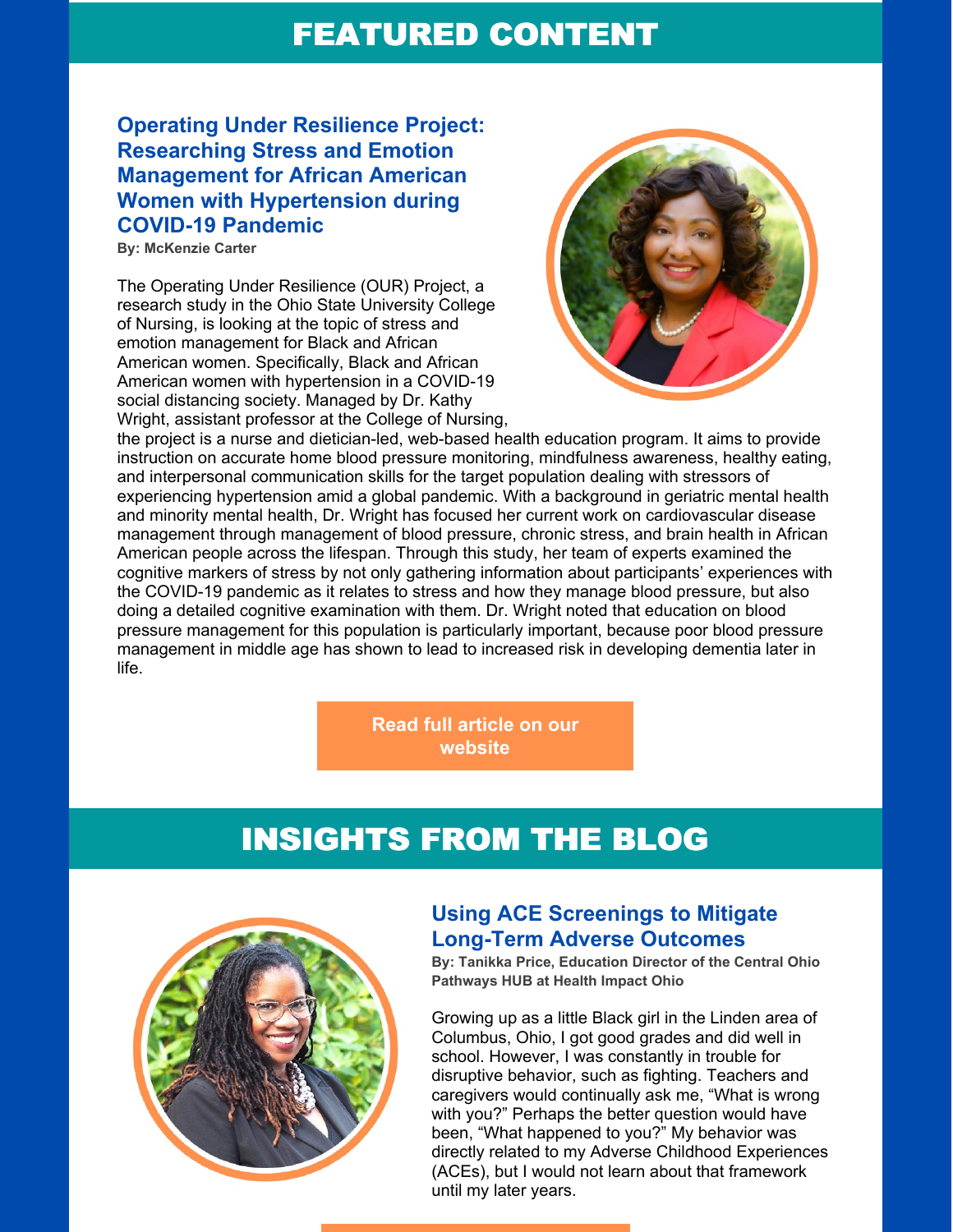**Read full blog for more [details](http://www.hcgc.org/hcgc-blog/adverse-childhood-experiences)**



### **Quality Improvement Coaching for Primary Care Practices Participating in the Heart Healthy Ohio Initiative**

Health Impact Ohio continues to strive toward its vision of "Optimal health for *all* people in *every* community." Our Chief Transformation Officer, Caroline Carter, an experienced Practice Facilitator, was selected as one of the Practice Facilitators to provide Quality Improvement Coaching to the Ohio primary care practices participating in the Heart Healthy Ohio Initiative.

#### **Read more about Quality [Improvement](http://www.hcgc.org/uploads/1/0/2/7/102711164/caroline.pdf) Project**

# CENTRAL OHIO PATHWAYS HUB

### **CHW Profile Project**

This month's Central Ohio Pathways HUB Community Health Worker Profile Project features Kimberly Wilson-Lawson. Kim has been a CHW and supervisor with the African American Alzheimer's and Wellness Association, specifically working with the Wellness First program, for two years. Health Impact Ohio's Communications Manager, McKenzie Carter talked to her about what it means to be a CHW. Watch more CHW Profile Project interviews on our website **[here.](http://www.hcgc.org/central-ohio-pathways-hub.html)**



**See full [interview](http://www.hcgc.org/uploads/1/0/2/7/102711164/chw_profile_project.pdf) on our website**

## NEXT CHW MONTHLY MEETING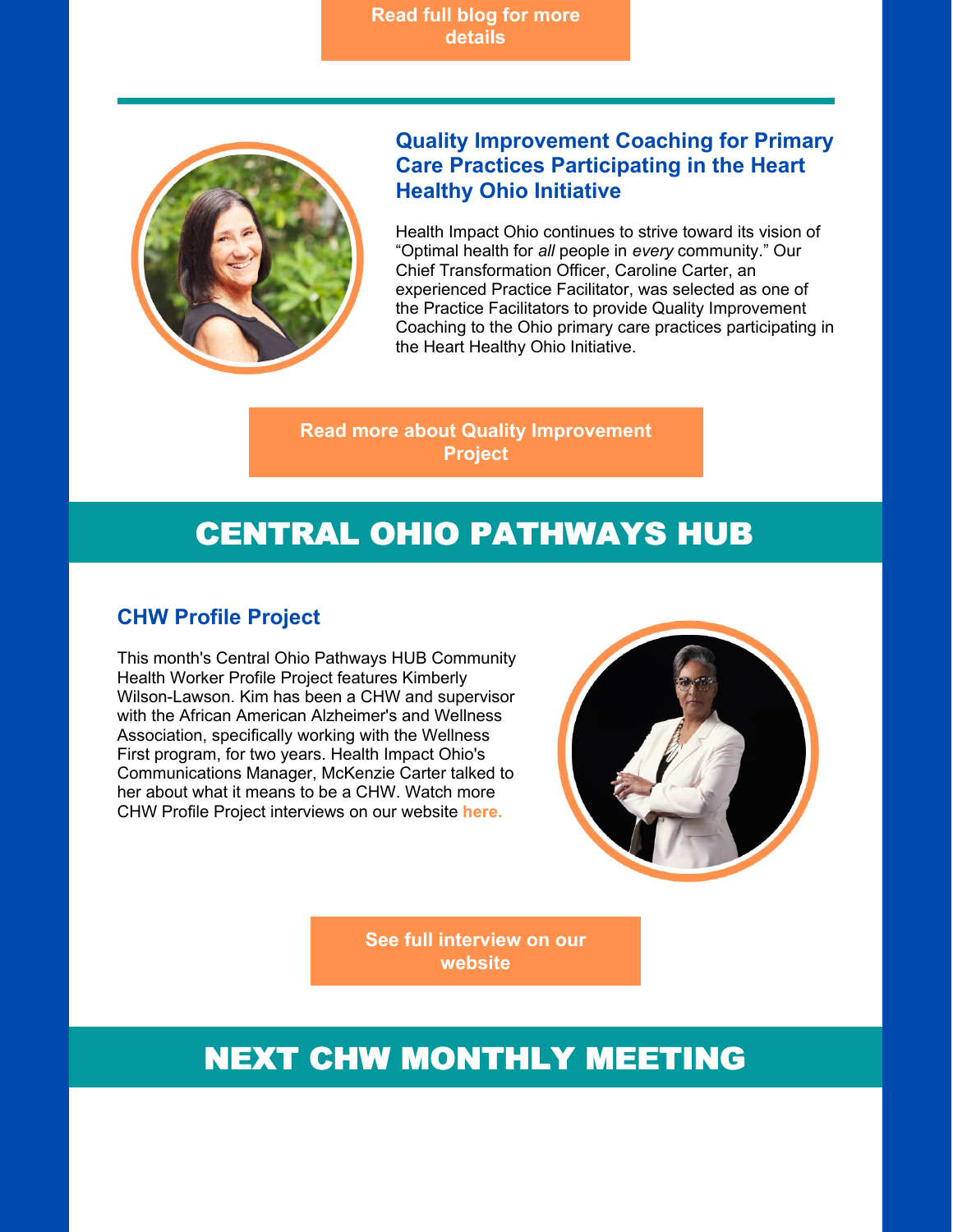

Thursday, March 10, 2022 **9AM-11AM** 

**Supervisor Sign-Off Time:** 11AM-11:30AM



# PARTNER NEWS AND EVENTS

**A Racial Equity Framework for [Addressing](https://www.commonwealthfund.org/publications/issue-briefs/2022/jan/racial-equity-framework-assessing-health-policy?mc_cid=b134be9c3c&mc_eid=c6edf8d4a9) Health Policy**

**HPIO: [Connections](https://www.healthpolicyohio.org/connections-between-racism-and-health-individuals-and-community-groups/) Between Racism and Health**

**HPIO: COVID Cases [Declining](https://www.healthpolicynews.org/daily_review/2022/02/covid-cases-declining-in-ohio-but-still-quite-high-odh-director-says.html) in Ohio, but Still 'Quite High,' ODH Director Says**

**City Awards \$12.2 Million in COVID-19 Rental [Assistance](https://www.columbus.gov/Templates/Detail.aspx?id=2147521465) to Help Keep Vulnerable Residents in Their Homes**

**CMA: Free Spring [Professional](https://www.columbusmedicalassociation.org/events/event-description?CalendarEventKey=cf971b2f-020c-42c8-bed3-896bea6cda38&CommunityKey=5172f932-0a20-4de3-98c5-470291bd087d&Home=%2Fcommunity-home) Headshots for Medical Students**

**Nationwide Children's Hospital: HHS Announces Winners of National Challenge to Increase Pediatric [Vaccinations](https://www.hhs.gov/about/news/2022/02/10/hhs-announces-winners-national-challenge-increase-pediatric-vaccinations-well-child-visits.html?utm_campaign=enews20220217&utm_medium=email&utm_source=govdelivery) and Well-Child Visits**

**Partner Resources**